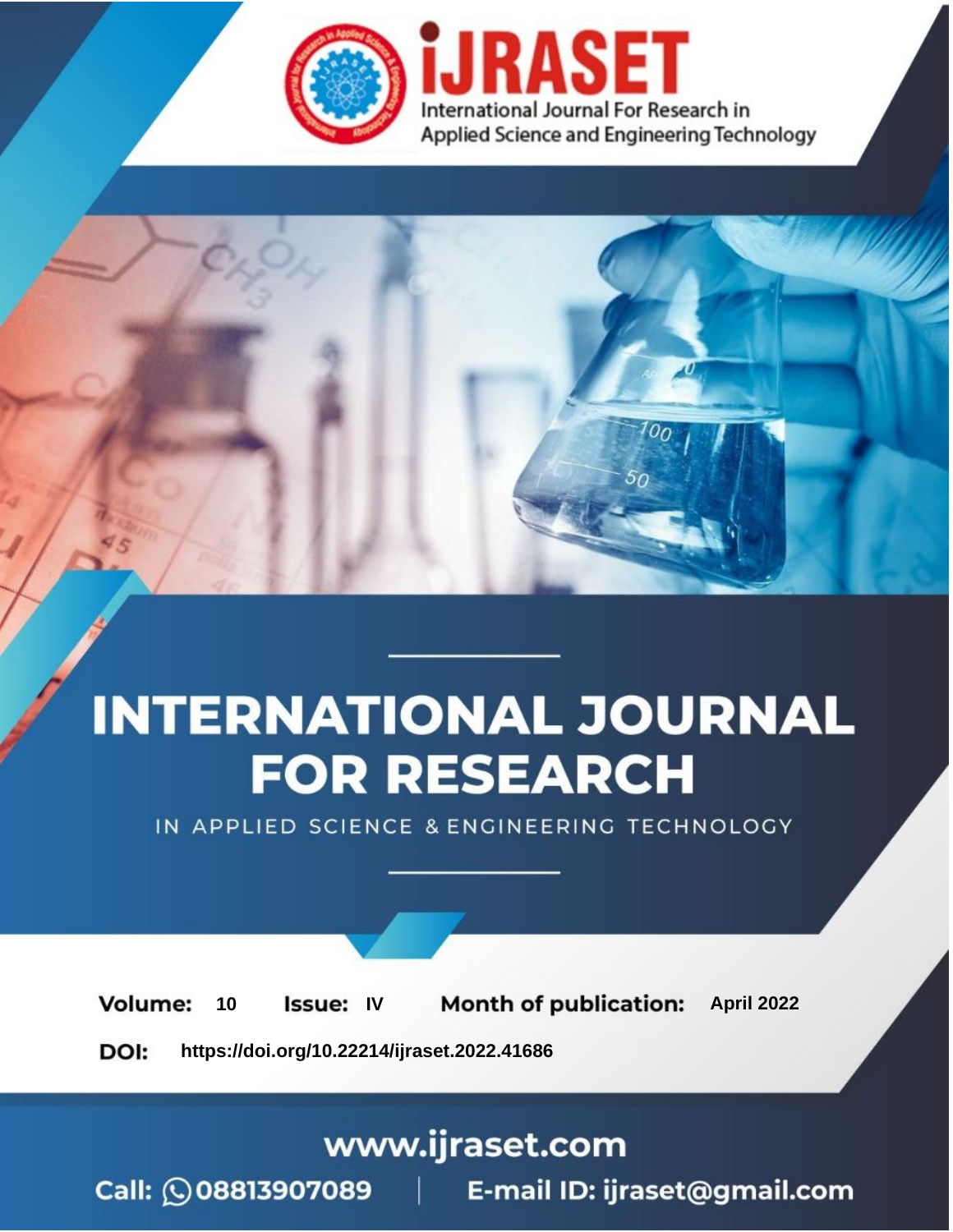

### **A Review: Study of Surface Water and Its Treatment Using Biocoagulants**

Neha Arukia<sup>1</sup>, Owais Khan<sup>2</sup>, Palash Wanaskar<sup>3</sup>, Pankaj Panchabhai<sup>4</sup>, Prabodh Julme<sup>5</sup>, Pragati Ingle<sup>6</sup>

*<sup>1</sup>Professor, Dept. of Civil Engineering, Dr. Babasaheb Ambedkar College of Engineering & Research., Rashtrasant Tukdoji Maharaj Nagpur University, Nagpur (India)*

*3, 4, 5, 6, 7Student of Civil Engineering Department, Dr. Babasaheb Ambedkar College of Engineering & Research, Rashtrasant Tukdoji Maharaj Nagpur University, Nagpur (India)*

*Abstract: Natural materials should be used in the coagulant-flocculation process as much as possible. According to the literature, it is worthwhile to develop and, if possible, convert natural materials into commercial. On the other hand, natural coagulants are insufficient as a primary treatment since their efficacy is being hampered by increasing restrictions. Emerging technology and in-depth research contribute to the creation of these restricted settings as well as the success of chemicals. Natural coagulants are also commonly employed as coagulant aids in conjunction with manufactured coagulants. The type of coagulants*  used in the treatment of waste-water coagulation, in particular the usage of natural coagulants, is the subject of this investiga*tion. Natural materials' potential for future expansion as aids and as sustainable composite coagulants are also discussed in this analytical report.*

*Keywords: Turbidity; Biocoagulants; Natural; Dosage.*

#### **I. INTRODUCTION**

Surface waters play a very important role in maintaining the water resources available on the surface. Under surface water, urban lakes serve as an important source of water for people living in the surrounding area. In recent years, most of these lakes have become pollutant potholes due to industrialization, urbanization, and uncontrolled man-made activities. Changes or modifications in the physical, chemical and biological properties of water lead to the growth of phytoplankton in the water. This is the main cause of turbidity in surface water [1]. Haze, like smoke in the air, is the turbidity or turbidity of a liquid caused by a large number of individual particles that are generally invisible to the naked eye. Turbidity measurement is an essential test of water quality. Liquids can contain suspended solids composed of particles of various sizes. Some particulate matter is large and heavy enough to quickly settle to the bottom of the container when the liquid sample is left unattended, but when the sample or particles are agitated regularly, the very small particles become very slow [2]. It sinks or does not settle at all. These small solid particles cloud the liquid.

Muddy water must be clean. Aggregators such as aluminium sulphate (alum) and ferrous sulphate are commonly used. Alum is commonly used as a chemical coagulant. When alum is added to raw water, it mixes with the bicarbonate alkali present in the water to form a glutinous precipitate. These flakes attract fine particles and solids in the raw water and settle at the bottom of the tank. However, this procedure is expensive and hurts people in stores. To conquer these limitations, natural coagulants such as Moringa oleifera, Tamarindus Indica seed, Phaseolus Vulgaris, Abelmoschus esculentus, Coccinia Grandis, Zea mays, Carica papaya, and Strychnos potatorum, Rice husk, Canna Indica, Typhaceae, Adenanthara pavonine, Azadirachta indica, Banana stem and Mustard are used. These natural coagulants are superior to chemical water treatment because they are reported to be natural, edible, environmentally friendly, economical and easily available.

| Parameters    | <b>Chemical Coagulants</b>                                                                                             | <b>Natural Coagulants</b>                                                        |
|---------------|------------------------------------------------------------------------------------------------------------------------|----------------------------------------------------------------------------------|
| Economy       | The higher cost involved in procuring                                                                                  | Cost-effective, since they<br>are                                                |
|               | chemicals and during treatment processes.                                                                              | abundantly available.                                                            |
| Dosage        | A larger dosage is required to bring about<br>coagulation.                                                             | A lesser dosage is required.                                                     |
| Effectiveness | Extended usage leads to lesser effectiveness<br>and leads to the addition of dissolved solids<br>(salts) to the water. | They are more stable and do not<br>lead to the formation of dissolved<br>solids. |

#### Comparison between Chemical and Natural coagulants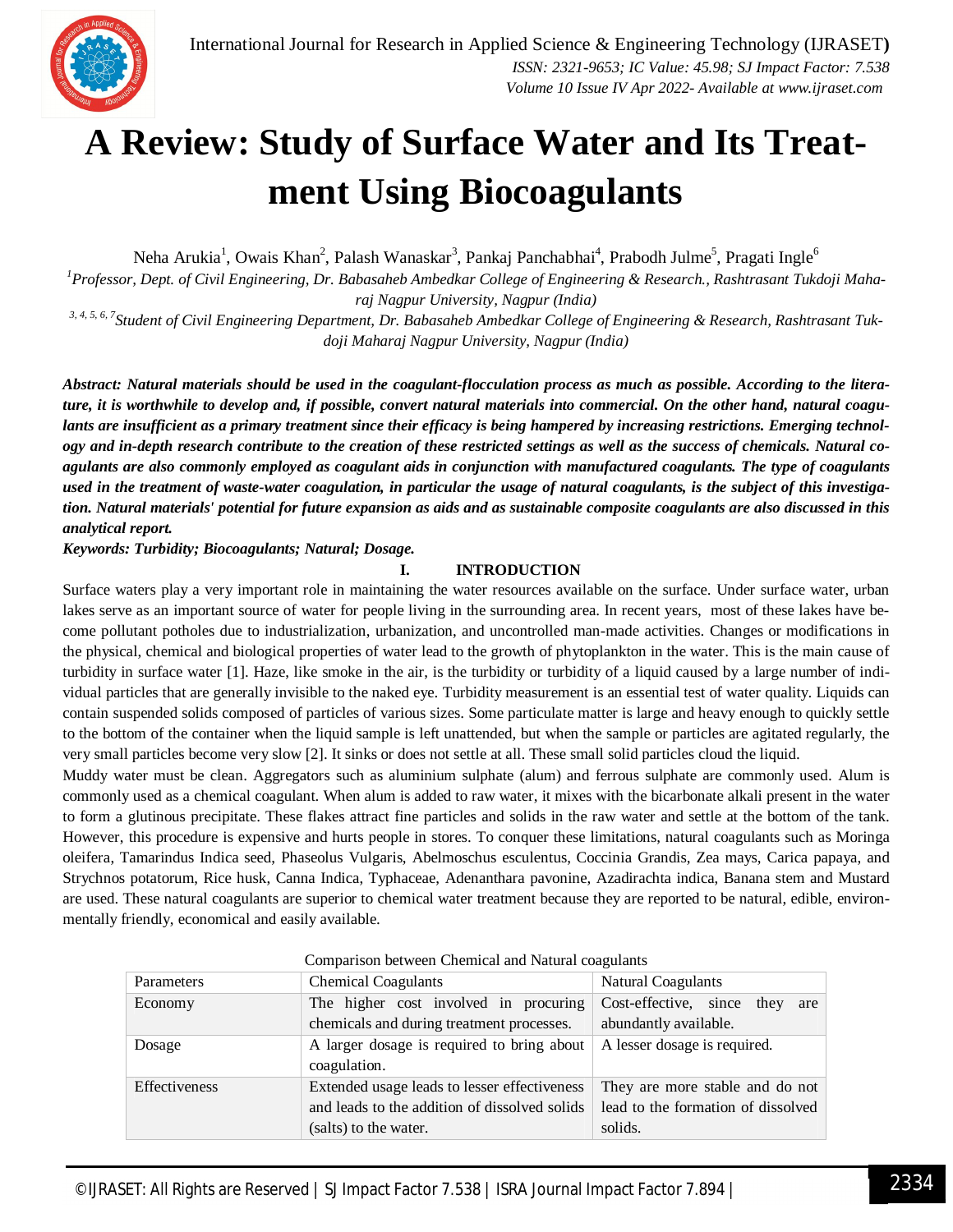

International Journal for Research in Applied Science & Engineering Technology (IJRASET**)**  *ISSN: 2321-9653; IC Value: 45.98; SJ Impact Factor: 7.538 Volume 10 Issue IV Apr 2022- Available at www.ijraset.com*

| Toxicity              | Highly toxic and has irritant characteristics. | Lesser toxicological risk (general- |
|-----------------------|------------------------------------------------|-------------------------------------|
|                       |                                                | ly non-toxic).                      |
| Sludge                | A large amount of sludge contains hazard-      | Lesser amounts of sludge which      |
|                       | ous chemicals.                                 | are mostly biodegradable.           |
| Removal of heavy met- | Heavy metals like Zn, Cd, and As cannot be     | Settling of heavy metals occurs     |
| als                   | settled easily.                                | along with the coagulation pro-     |
|                       |                                                | cess.                               |
| pH                    | There will be a significant change in pH       | Do not alter the pH of the water    |
|                       | due to the formation of metallic salts.        | being treated.                      |
|                       |                                                |                                     |

Table 1. Comparison between chemical and natural coagulants

#### *A. Application of Natural Coagulants to Treat Wastewater*

The natural coagulants used in wastewater treatments include microbial polysaccharides, starches, gelatin galactomannans, cellulose derivatives, chitosan, glues, and alginate. Coagulants that carry natural characteristics are supposed to be harmless for human health, whereas the existence of aluminium zest may provoke neurology & pathology diseases. Natural coagulants are mixed with some artificial coagulants that are consumed as a coagulant aid, their effectiveness as the key coagulant remains stays at the early stages. The process of treatment in these coagulants is composed of molecules bridging, adsorption, and charge balancing. Natural coagulants are capable of wastewater treatment following effluents discharge standards.

#### **II. LITERATURE REVIEW**

Sk. Rakibul Islam, SM Samin Ishraq, Prottoy Kumar Sarker, Shadman Kaiser [2017] For experiments on the application of moringa seeds to coagulate suspended solids, they selected water from the Briganga River in Sadargat, Dhaka as a sample. From this study, they concluded that the use of moringa seeds as a coagulant significantly reduced the turbidity of the sample. Moringa seeds can be used where alum is not an excellent alternative. In colour testing, alum was more effective, but with aesthetically pleasing seed powders, the colour reduction was found to be very effective. When Moringa seed is applied as a coagulant and later filtered, better results are observed as the turbidity of the sample is reduced to 1.96 NTU (optimal dose) and the colour is reduced to 29 PtCo units. This is certainly satisfying. Therefore, the use of Moringa Oleifera seeds as biocoagulants can make a significant difference in water purification systems in both developing and developing countries.

Reena Abraham1, Harsha P2 [2019] Two separate experiments are performed in this task. One is tamarind seed powder as a coagulant and the second is papaya seed powder as a coagulant. Coagulation and aggregation were performed using a jar tester to study the effect of coagulant dose on coagulation and the effect of agitation and sedimentation time on coagulation. Before and after solidification, various parameters such as turbidity, conductivity, TSS, pH, BOD and COD were measured. From this study, we can conclude that tamarind indica seed powder was found to be more effective in reducing various parameters of kitchen drainage. Natural coagulants can also expand the ability to treat a variety of other wastewater, including fibre wastewater, tanned wastewater, and even surface water treatment. The use of locally available natural coagulants has proven to be a cost-effective, environmentally friendly and safe wastewater treatment method.

Ms. Vrushali V. Shimpi 1,Ms. PoojaR.Jondhale 2, Ms Ritu B. Gangurde3, Ms Tejal D. Jadhav4, Ms Shireen S. Kapse 5 [2018] In this study, a conventional vessel tester is used in the experiment to coagulate a water sample using MO. The results of this study propose that Moringa oleifera at a concentration of 100-150 mg / L is effective as a coagulant for the treatment of wastewater and groundwater in the industry. The optimum amount of coagulation of Moringa oleifera is also affected by the initial state of the sample to be coagulated. The higher the contamination level, the higher the optimal dose required.

Sonal Chonde and Prakash Raut [2017] The main purpose of this work was to use MO seeds as a natural adsorbent for the treatment of dairy wastewater (DIW). Moringa oleifera plant seeds contain natural polyelectrolytes that can be used as coagulants to purify turbid water. After treating the seed powder with water, the sample was analyzed for various parameters such as pH, electrical conductivity, TDS, TSS, hardness, chloride, COD, and BOD. All parameters showed a decrease with increasing seed powder dose. Therefore, the application of these economical Moringa Oleifera seeds is recommended for environmentally friendly, nontoxic and simplified wastewater treatment.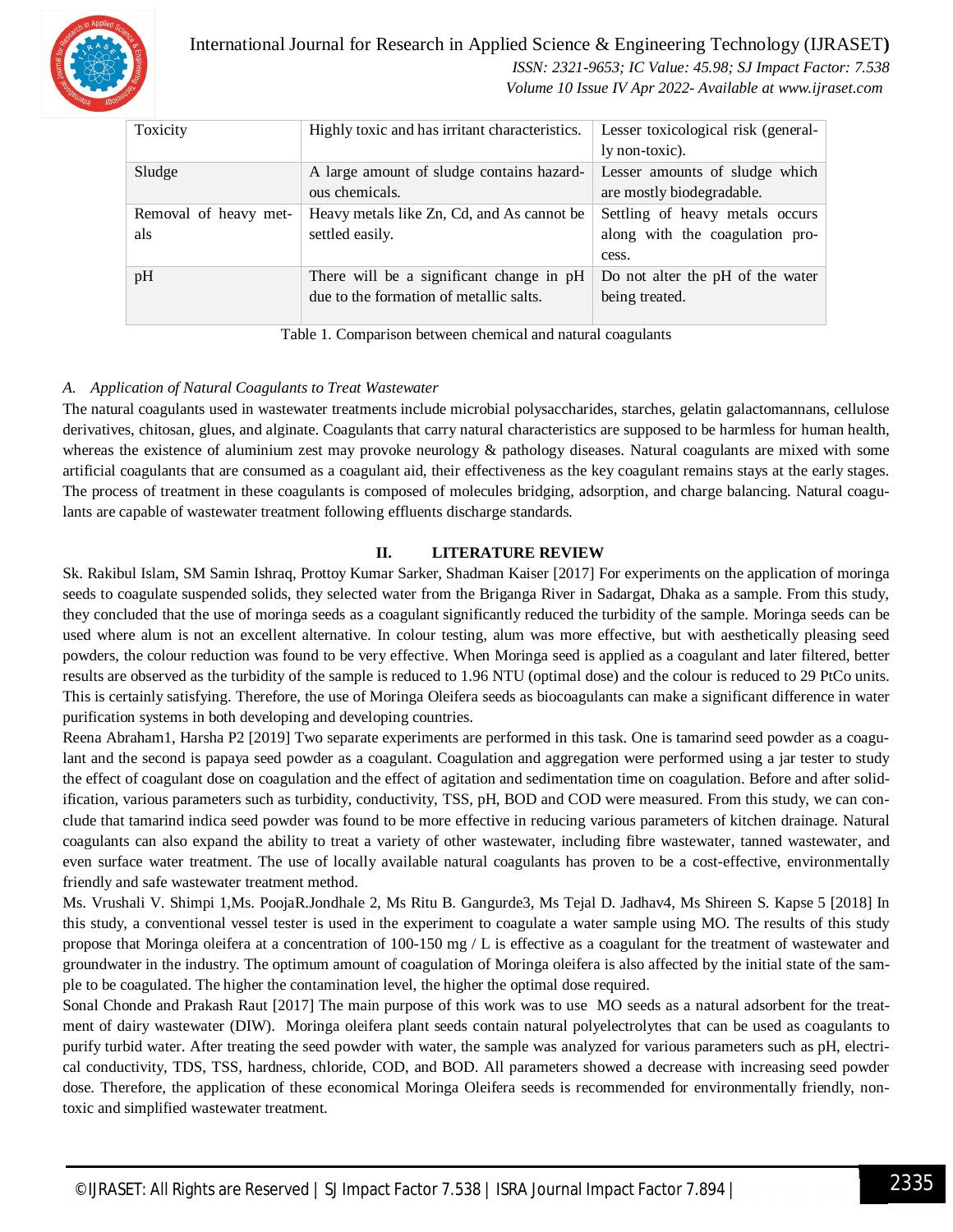

International Journal for Research in Applied Science & Engineering Technology (IJRASET**)**  *ISSN: 2321-9653; IC Value: 45.98; SJ Impact Factor: 7.538 Volume 10 Issue IV Apr 2022- Available at www.ijraset.com*

NA Zainol 1 and Nur Nasuha Mohd Fadli1[2020] In this study, the treatment of surface water using tamarind seeds as a coagulant was successfully conducted. Two extraction solutions were used to extract the active component in the tamarind seeds that can induce the performance of the coagulant itself. This scenario proved that tamarind seeds can be used to replace the commercial coagulant, alum in the water treatment industry in the future. Hence, tamarind seeds using distilled water as the solvent can be proposed as an effective natural coagulant that is safe to be used as it is safe to use without causing serious health effects to the environment. Throughout the study, the polyelectrolyte ion and polysaccharide present inside the tamarind seeds had been recognized and confirmed as one of the many factors that contributed to the efficiency of the natural tamarind seeds as the coagulant. The performances are almost as efficient as the commercial coagulants.

#### **III. MATERIAL AND METHODOLOGY**

#### *A. Materials*

In past research, natural, economical and easily available Coagulants were used. Biocoagulant is mainly composed of polymers of natural origin extracted from plants, algae or animals. Among these are polysaccharides and water-soluble substances that act as coagulation and or flocculation agents. Records show that in India, bio coagulants like Nirmali seeds (Strychnos potatorum) have been used for water clarification between the 14th and 15th centuries. The use of bio coagulants has gained importance once again, one of the main reasons being that they are abundantly available, easy to procure and do not alter pH and biodegradability in water. Additionally, if the natural materials are locally sourced, transportation costs are also cut down significantly. Natural coagulants are predominantly either polysaccharides or proteins. Sometimes, even though polymers are labelled non-ionic, there is not necessarily an absence of charged interactions. The presence and nature of clay particles and background electrolytes also facilitate coagulation by polymeric materials.

Many such natural materials have been reported to have high efficiency in removing turbidity from water. this review looks only at two potential plant-based coagulants, which are locally sourced.

- *1) Moringa oleifera:* Family Moringaceae within the kingdom Plantae includes a large type of trees among that Moringa oleifera and Moringa concanensis Nimmo are known as important species [19]. Moringa oleifera is often called drumstick and Nimmo is termed kattumurungai by the social group folks of Tamilnadu. Moringa oleifera is autochthonal to sub-Himalayan tracts of Asian countries, Pakistan, Bangladesh and the Islamic State of Afghanistan[20]. Whereas Nimmo is cosmopolitan in Nilgiri Mountains [21] and domestically sourced within the Veppanthattai and Kunnam taluk of Perambalur district of Tamil Nadu. In India, Nimmo may be settled in Rajasthan, Madhya Pradesh, and Gujarat [22] state and province. The plant Kattumurungai has leaves and flowers that are larger and it differs entirely from the foremost plenteous Moringa oleifera. In each species of Moringa, the bark look to exhibit a definite feature [23] and studies indicate the presence of β-sitosterol within the bark. The bark is extremely swish and extremely onerous in each Moringa oleifera and Nimmo [6]. The medicative properties of Moringa concanensis Nimmo are higher in comparison to Moringa oleifera. it's reportable that twenty forms of human ailments are also cured by the victimization of this plant with a straightforward preparation of Nimmo. However, studies show that Moringa oleifera provides zeatin, quercetin, caffeoylquinic acid and kaempferol [7]. the final properties of M. concanensis are constant as that of M. oleifera i.e., powerful tonic difference, stomachic, laxative and respiratory disorder [8]. Roots of Moringa concanensis are used as a substitute for Moringa oleifera. Moringa oleifera contains coagulator proteins that play a serious role in surface water treatment [15]. On dosing extracts of Moringa oleifera that are soluble in water, turbidness was reduced to five. 9 NTU from 100 NTU in extremely muddy water. Also, 89-96% of coliform was reduced by the victimization of this natural coagulator [9]. Historically the seeds of Moringa oleifera were utilized in the treatment of freshwater as they will lose their characteristics once collected within the agricultural space [10]. This might result in pesticides, aerial spraying, animal excrement, dust, bird excrement or alternative chemicals. Such contaminants may lead to waterborne diseases like epidemic cholera and infectious disease. Moringa oleifera seeds have used the removal of the hardness of the water and they conjointly impart useful properties to the water [24]. Therefore any studies on the role of Moringa oleifera and Moringa concanensis Nimmo as natural coagulants would be of serious importance in treating muddy water.
- *2) Tamarindus Indica:* Tamarindus Indica or the Tamarind tree is a leguminous tree of the Fabaceae family [11]. Though it is indigenous to tropical Africa, it has been cultivated in India for so long that it is disputed to have originated here. A study done on the reduction of turbidity of lake water using tamarind seed powder shows a percentage reduction of turbidity of 65.82% [26]. Other studies have shown that in the treatment of effluents using tamarind powder, turbidity and COD removal of 97.78% and 43.50%have been achieved (at optimum mixing time) [12] and colour removal of 100% has been achieved [26]. It has also been stated that tamarind seeds can reduce fluoride content. These properties may be attributed to the high polyphenolic content, es-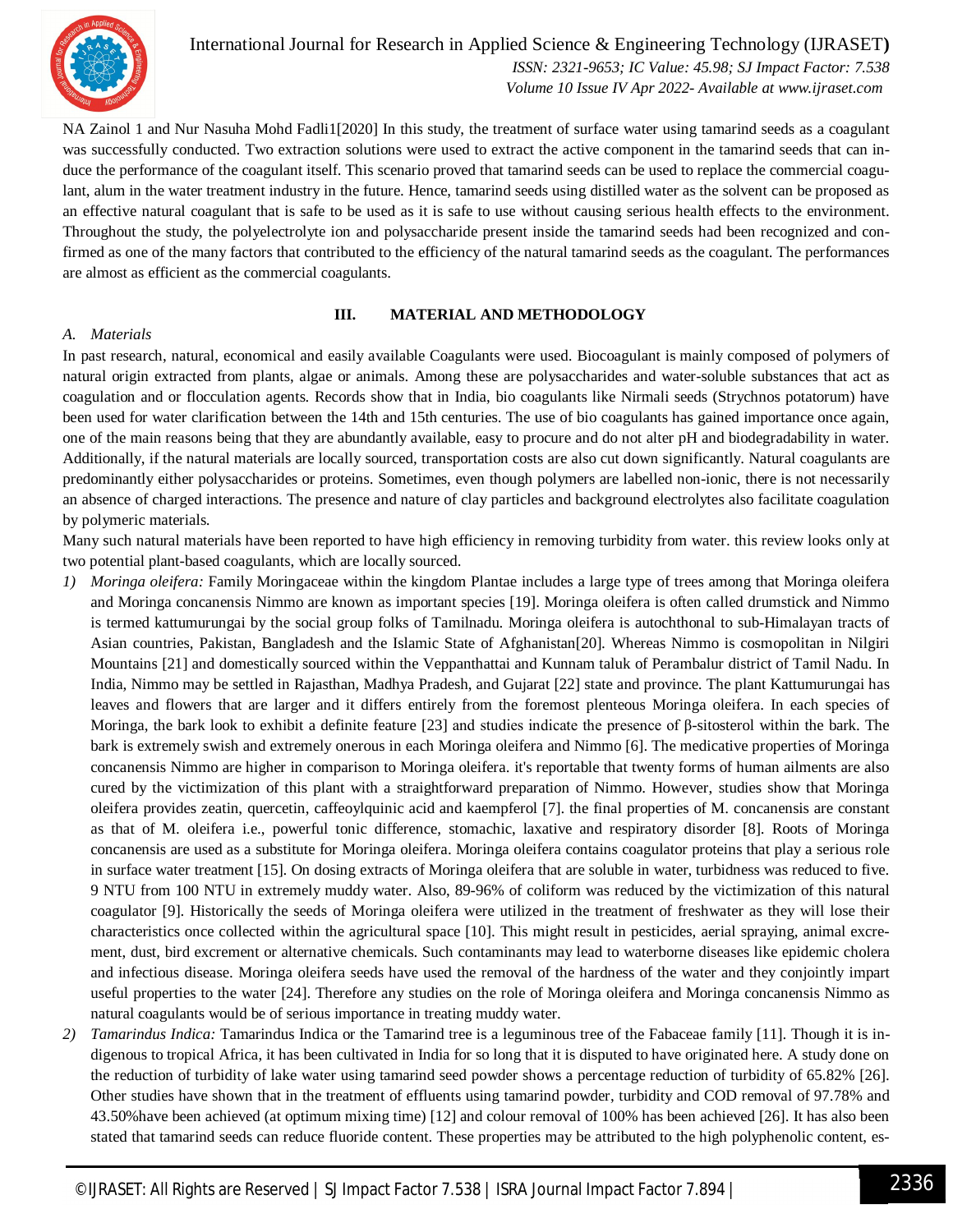

#### International Journal for Research in Applied Science & Engineering Technology (IJRASET**)**

 *ISSN: 2321-9653; IC Value: 45.98; SJ Impact Factor: 7.538 Volume 10 Issue IV Apr 2022- Available at www.ijraset.com*

pecially tannins. Tannins have been proven to be a better alternative to chemical coagulants, and their effectiveness is attributed to their structure as well as the degree of tannin modification. It is known that phenolic groups can readily deprotonate to produce phenoxide which is stabilised via resonance. This is said to enhance the effect of coagulation, and since tannins consist of a large number of phenolic groups, they naturally have better coagulation capacity. Though the tamarind seed has been extensively studied, the husk is always discarded. But it's currently noted that the husk too contains similar constituents because the seed might itself be used as a natural coagulant. From a study on the constituents of tamarind seed husk, 39% of the composition was elucidated to be polymeric tannins and such tannins also made up 77% of total polyphenolic compounds [14]. Additionally, tamarind seed husks are also known to contain polysaccharides such as xyloglucans, simple phenols such as epicatechin and 3,4-dihydroxy phenylacetate and also other polyphenols like procyanidin B2 [27]. Since all the above-mentioned compounds have a high number of –OH groups, and because the husk has radical scavenging activity, it can contribute to high coagulation capabilities. Further studies on the application of the husk to treat effluents by coagulation are required. This process will also be highly cost-efficient, as Tamarindus Indica is widely distributed throughout India (India is the world's leading producer with a production of 300,000 tonnes annually), especially in South India [13].

#### *B. Methodology used in Past Research*

- *1) Natural Coagulant Preparation:* Natural coagulants were soaked in water for an hour to remove the adhering pulp and washed well with tap water. Further, the seeds were properly dried in the sunlight for 2 days. The seeds are first crushed in the mortar and pestle to remove the outer cover as much as possible and then cotyledons were powdered finely and sieved under 150 microns and were used for the test [5].
- *2) Collection of Samples:* Precautions were taken to prevent any vertical disturbance during the collection. The water samples were collected in sterilized bottles. For a collection of water following method is adopted. Samples were collected from the water bodies. For this purpose, the pre-sterilized bottle was tied at one end of a long bamboo pole and collected the sample after displaying surface water that might contain organic floating over it. After filling, the bottle the cap was placed tightly, and the name, address, sample number, identification mark etc, were provided on the bottle. Various methods were used for the Physico-chemical analysis of the surface water [5].
- *3) Preservation of Samples:* The samples collected were preserved at the optimum temperature of about 40 Fahrenheit (About 4 degrees Celsius). This refrigeration will maintain biochemical oxygen demand [4].
- *4) Analysis:* Water from selected sites was collected and analysed for various physical parameters viz. clarity, odour, colour, pH, turbidity, alkalinity, dissolved oxygen and biochemical oxygen demand. Study to know about the palatability of water the standard quality and was compared to the table approved by the Bureau of Indian Standard for drinking water.
- *5) Jar Test:* To perform jar test 1g each of plant powder dissolved in separate 100ml of distilled water as stock solutions. 200ml of raw sample water was measured and introduced into beakers labelled 1-7. With a calibrated pipette, each stock solution dosages of solutions were added onto the water samples in the beakers as rapidly as possible. Mix contents for 2 minutes at a speed of 100rpm, followed by slow mixing for 8mins at 25 pm. Observe the beakers and evaluated them for specific dosages and flock quality. Turned off the jar test mixer and the flocks were allowed to settle in the beakers for 30mins and observe the flocks settling characteristics.

#### **IV. CONCLUSION**

Plants surveyed in this review have remarkable properties and they could be adopted in effluent treatment. Although commercial coagulants are used on a large scale for this purpose they have several limitations and often result in destabilization of the treated water such as a change in conductivity and pH. The amount of sludge produced by conventional coagulants is very high and therefore sludge handling becomes a dreary process. Natural coagulants forms heavier flocs that settle quickly and the sludge volume is comparatively low and less toxic. The sludge produced is biodegradable and it can be used in agriculture as organic manure or as a nutrient supplement for the growth of perennials. Therefore, the overall amount of waste that is generated is highly minimized. Natural coagulants are economical as they do not alter the conductivity of the treated water and thereby protect the operating channel against corrosion. The advantages stated above and the high coagulation efficiency of natural coagulants signifies their importance as alternatives to chemical coagulants. As a result of this considerable attention has been directed toward the removal of turbidity in water treatment. Vegetables, cortex fruits and legumes have been extensively analysed for their application in water clarification. However, the potential of many abundantly available plants and trees is still untapped and in-depth knowledge of these plant materials as active coagulants might improve the prospect of commercialization of natural coagulants.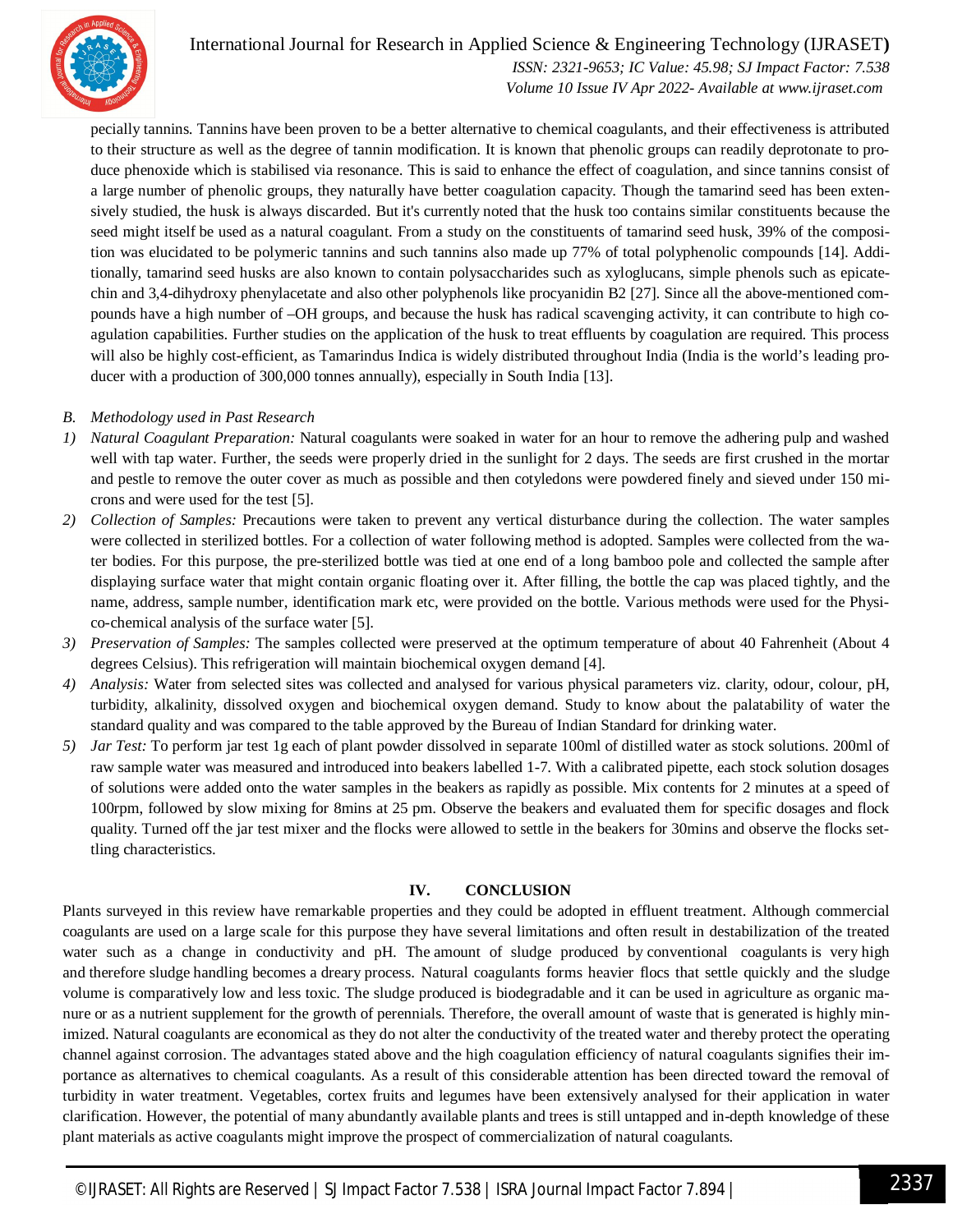

International Journal for Research in Applied Science & Engineering Technology (IJRASET**)**

 *ISSN: 2321-9653; IC Value: 45.98; SJ Impact Factor: 7.538 Volume 10 Issue IV Apr 2022- Available at www.ijraset.com*

Biocoagulants such as Moringa Oliefera Seed and Tamarind Seed are very effective in treating seawater. Although some results were not very promising, the use of these biocoagulants improves the water quality of the lake and makes it available to people around the lake for daily activities.

Biocoagulants like Moringa Oliefera function effectively when the initial turbidity of the water sample is high. The study also found that MOP was relatively effective when the initial turbidity of the sample was high.

#### **VI. FUTURE WORK**

- *1)* Tamarind seeds powder used in this study was mainly the powder of cotyledons. But it is seen that powder with the outer covering showed better results in reducing turbidity though the colour was increased.
- *2)* In the present study the lake water was treated with bio coagulants subsequently one after the other. Further studies can be made by mixing all the coagulants for example in the ratio of 1:2 and then using it for the treatment.

#### **REFERENCES**

- [1] Sk. Rakibul Islam, SM Samin Ishraq, Prottoy Kumar Sarker, Shadman Kaiser IJSTE International Journal of Science Technology & Engineering, Volume 4, Issue 5 November (2017).
- [2] Reena Abraham1, Harsha P2, International Research Journal of Engineering and Technology (IRJET) Volume: 06 Issue: 04 (2109).
- [3] Ms. Vrushali V. Shimpi 1,Ms. PoojaR.Jondhale 2, Ms Ritu B. Gangurde3, Ms Tejal D. Jadhav4, Ms Shireen S. Kapse 5 (2018).
- [4] Sonal Chonde and Prakash Raut, Vol 6, Issue 8, (2017).
- [5] NA Zainol 1 and Nur Nasuha Mohd Fadli1 surface water treatment using tamarind seed as coagulants via coagulation process, (2020).
- [6] Anbazhakan S., Dhandapani R., Anandhakumar P., Balu S., Anc. Sci. Life. 27 (2007) 43.
- [7] Farooq Anwar, Sajid Latif, Muhammad Ashraf, Anwarul Hassan Gilani, Phyto. Res.21 (2006) 17.
- [8] Kirtikar K.R., Basu B.D., Indian medicinal plants 27(1975) 46 .
- [9] Asrafuzzaman Md., Fakhruddin A.N.M., Alamgir Hossain Md., Int. Sch. Res. Netw.632189(2011)6.
- [10] Joshua R., Vasu V., Int. J. Life. Sci. Biotech. Pharma. Res. (2013) 6.
- [11] ITIS report Tamarindus indica. Integrated Taxonomic Information System
- [12] Saidat Olanipekun Giwa, Int. J. ChemTech Res. 9 (2016)771
- [13] EL-Siddig, Fruits for the future, revised. International centre for underutilized crops, Southampton (2006) 188
- [14] Sinchaiyakit P., Nat. Prod. Commun. 6 (2011) 829
- [15] Kebreab A. Ghebremichael, Gunaratna K.R., Hongbin Henriksson, Harry Brumer, Gunnel Dalhammar, Elsevier. (2005) 2338.
- [16] K. A. Yongabi, Biocoagulants for Water and Waste Water Purification, International Review of Chemical Engineering, Vol. 2 N. 3 May 2010.
- [17] Prof. T D Raju, Asst Prof. Ahana K Reji, Naji Raheem, Sruthi Sasikumar, Veena Vikraman, Shimil C P, Sneha KM, International Journal of Engineering Research & Technology, Vol. 7, 2018
- [18] WHO 2004 Guidelines for drinking quality, 3rd edition, vol.1, recommendations, Geneva, World Health Organization.
- [19] ITIS report Moringaceae. Integrated Taxonomic Information System.
- [20] Jed W. Fahey, Sc.d., Trees. Life. 1 (2005).
- [21] ITIS standard report Musa X paradisiaca. Integrated Taxonomic Information System.
- [22] Anu Elizabeth Joy, Shankar Bhat Kunhikatta, Shyamjith Manikkoth, Arch. Med. Health. Sci. 1 (2013).
- [23] Balamurugan V., Balakrishnan V., Int. J. Curr. Microbiol. App. Sci. 2 (2013) 118.
- [24] Suleyman A. Muyibi, Lilian M. Evison, Water. Res. (1995) 1099.
- [25] Chindu M., Int. J. Res. Eng. Technol. 5 (2016)
- [26] Vijayakumar, J. Water Res. Eng. Manage. 1 (2014) 1
- [27] Sinchaiyakit P., Naresuan Phayao Journal 4 (2011) 4.